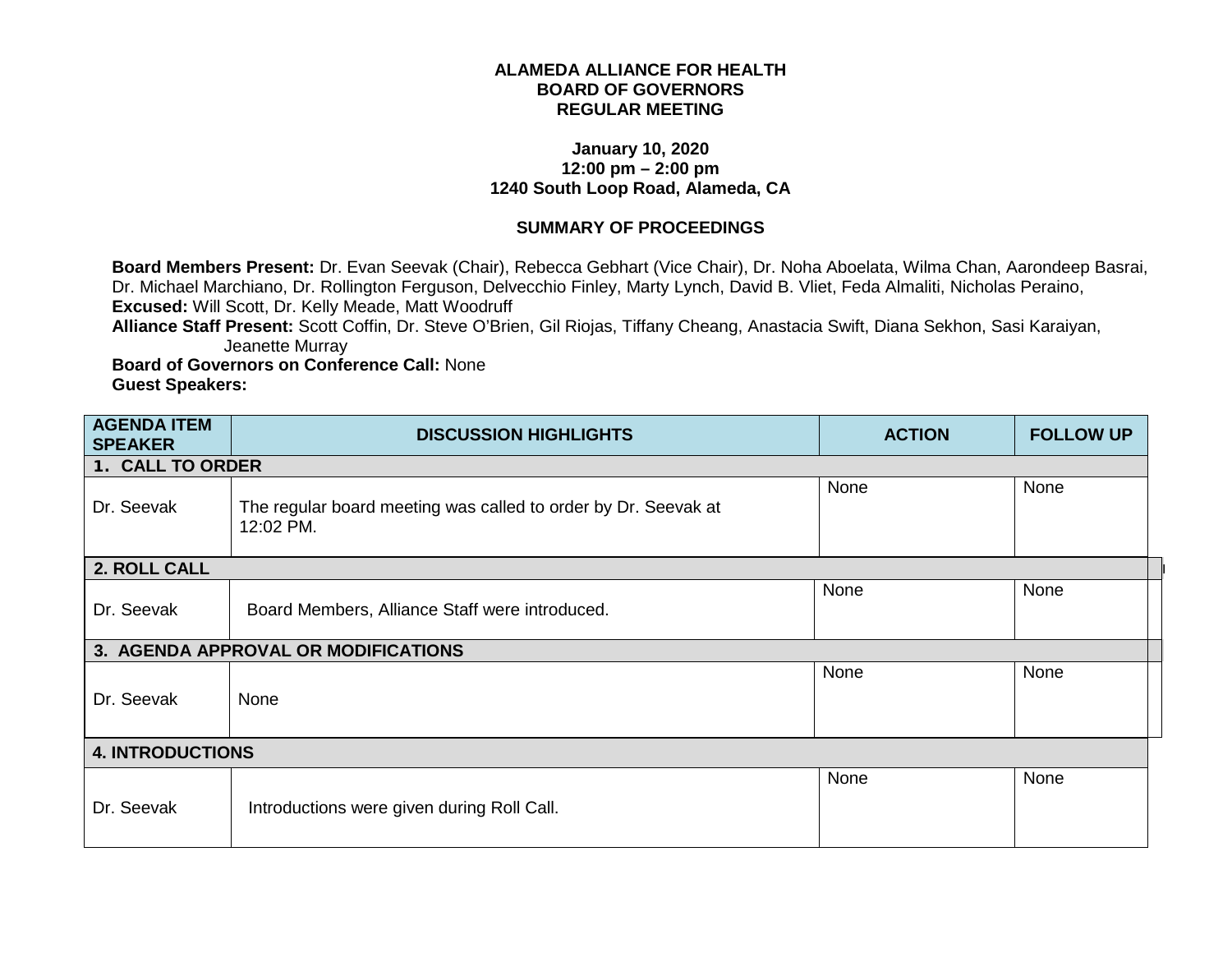| <b>AGENDA ITEM</b> |  |
|--------------------|--|
| <b>SPEAKER</b>     |  |

| 5. CONSENT CALENDAR |                                                                                                                                                                                                                                                                                                                                                                                                                                                                                                                                                                                                                                                                                                                                                                                                                                                                                                                                                                                                                                                  |                                                                                        |      |
|---------------------|--------------------------------------------------------------------------------------------------------------------------------------------------------------------------------------------------------------------------------------------------------------------------------------------------------------------------------------------------------------------------------------------------------------------------------------------------------------------------------------------------------------------------------------------------------------------------------------------------------------------------------------------------------------------------------------------------------------------------------------------------------------------------------------------------------------------------------------------------------------------------------------------------------------------------------------------------------------------------------------------------------------------------------------------------|----------------------------------------------------------------------------------------|------|
| Dr. Seevak          | Review and Approve December 2019 Board of Governors Meeting<br>Minutes.                                                                                                                                                                                                                                                                                                                                                                                                                                                                                                                                                                                                                                                                                                                                                                                                                                                                                                                                                                          | Motion: M. Lynch<br>Second: W. Chan<br>Motion passed.                                  | None |
|                     | 6. a. BOARD MEMBER REPORT - COMPLIANCE ADVISORY COMMITTEE                                                                                                                                                                                                                                                                                                                                                                                                                                                                                                                                                                                                                                                                                                                                                                                                                                                                                                                                                                                        |                                                                                        |      |
| R. Gebhart          | The Compliance Advisory Group met on January 10, 2020.<br>Rebecca presented a detailed update following the Compliance<br>Advisory Committee that was held at 10:30am on January 10, 2020.<br>Evan Seevak and Feda Almaliti attended the meeting today.<br>2 audits in-progress, DMHC Financial Audit and DMHC Medical<br>Audit.<br>DMHC Financial Audit is wrapping up in the next week.<br>The DMHC routine audit is focused on claims.<br>$\Omega$<br>The DMHC will send the final report in the next 3-6 weeks.<br>$\circ$<br>DMHC Medical Audit Follow-up is in February – this is a closing of<br>the 2017 Audit of 2016 data.<br>They are looking at the 13 deficiencies they found in the 2017<br>$\circ$<br>audit.<br>Staff is working hard in compliance on these Audits besides their<br>daily tasks.<br>Update on NCQA Accreditation.<br>Building out of new NCQA Accreditation in the organization.<br>$\circ$<br>New population standards and staff is focusing on<br>$\circ$<br>compliance of these new NCQA Accreditation rules. | Informational update to<br>the Board of Governors.<br>Motion and vote not<br>required. |      |
|                     | 6. b. BOARD MEMBER REPORT - FINANCE COMMITTEE                                                                                                                                                                                                                                                                                                                                                                                                                                                                                                                                                                                                                                                                                                                                                                                                                                                                                                                                                                                                    |                                                                                        |      |
| N. Peraino          | Finance Committee was held on Tuesday, January 7, 2020.<br>Trend of membership continues to going down.<br>$\bullet$<br>Alliance Income still positive due to some under budget<br>departments.                                                                                                                                                                                                                                                                                                                                                                                                                                                                                                                                                                                                                                                                                                                                                                                                                                                  | Informational update to<br>the Board of Governors.<br>Motion and vote not<br>required. |      |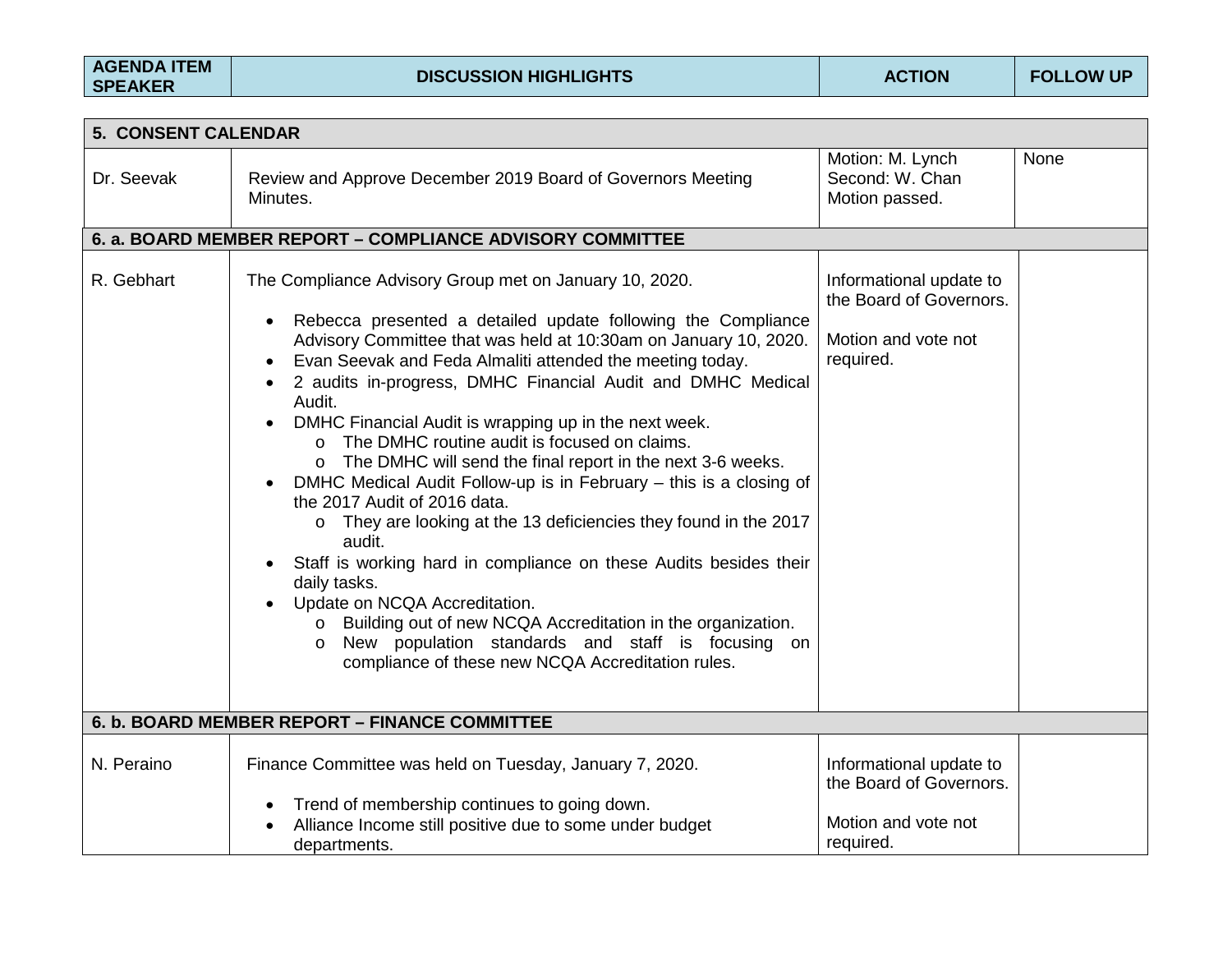| <b>AGENDA ITEM</b><br><b>SPEAKER</b> | <b>DISCUSSION HIGHLIGHTS</b>                                                                                                                                                                                                                                                                                                                                                                                                                                                                                                                                                                                                                                                                                                                                                                                                                                                                                                                                                                                                  | <b>ACTION</b>                                                                             | <b>FOLLOW UP</b> |
|--------------------------------------|-------------------------------------------------------------------------------------------------------------------------------------------------------------------------------------------------------------------------------------------------------------------------------------------------------------------------------------------------------------------------------------------------------------------------------------------------------------------------------------------------------------------------------------------------------------------------------------------------------------------------------------------------------------------------------------------------------------------------------------------------------------------------------------------------------------------------------------------------------------------------------------------------------------------------------------------------------------------------------------------------------------------------------|-------------------------------------------------------------------------------------------|------------------|
| D. Vliet                             | CalAIM issues were discussed and will be discussed in detail later<br>in today's Board meeting.<br>Strategy Committee Meeting will meet today after the Board<br>Meeting.                                                                                                                                                                                                                                                                                                                                                                                                                                                                                                                                                                                                                                                                                                                                                                                                                                                     |                                                                                           |                  |
| 7. CEO UPDATE                        |                                                                                                                                                                                                                                                                                                                                                                                                                                                                                                                                                                                                                                                                                                                                                                                                                                                                                                                                                                                                                               |                                                                                           |                  |
| S. Coffin                            | <b>Key Performance Indicators:</b><br>Governor Newsom budget released today, January 10, 2020.<br>Medi-Cal membership continues to decline by 1,500+ persons per<br>month.<br>o 2.2% statewide<br>$\circ$ 5.7% Alameda<br>o 14,000 decline across adult / child / optional expansion<br>November net loss of \$21K, and year-to-date net income \$9.6M<br>(\$4.6M favorable to budget).<br>\$298K net income<br>o Medi-Cal<br>(\$277K net loss)<br>o GroupCare<br>Q1-2020 forecast reports a net income of \$1.2M, by year-end, June<br>30, 2020.<br>o Second quarter forecast to be published in March.<br><b>Medi-Cal Covered Benefits:</b><br>Proposition 56 funding.<br>$\bullet$<br>o Childhood Developmental & Trauma Screening - January 1,<br>2020.<br>• Developmental Screenings:<br>For Fiscal Year 2019/2020, the Governor's<br>budget proposes to use \$60 Million (50%<br>Proposition 56 Funds/50% Federal funds) to<br>support developmental screenings on an<br>ongoing basis for all children with full-scope | Informational update to<br>the Board of<br>Governors.<br>Motion and vote not<br>required. |                  |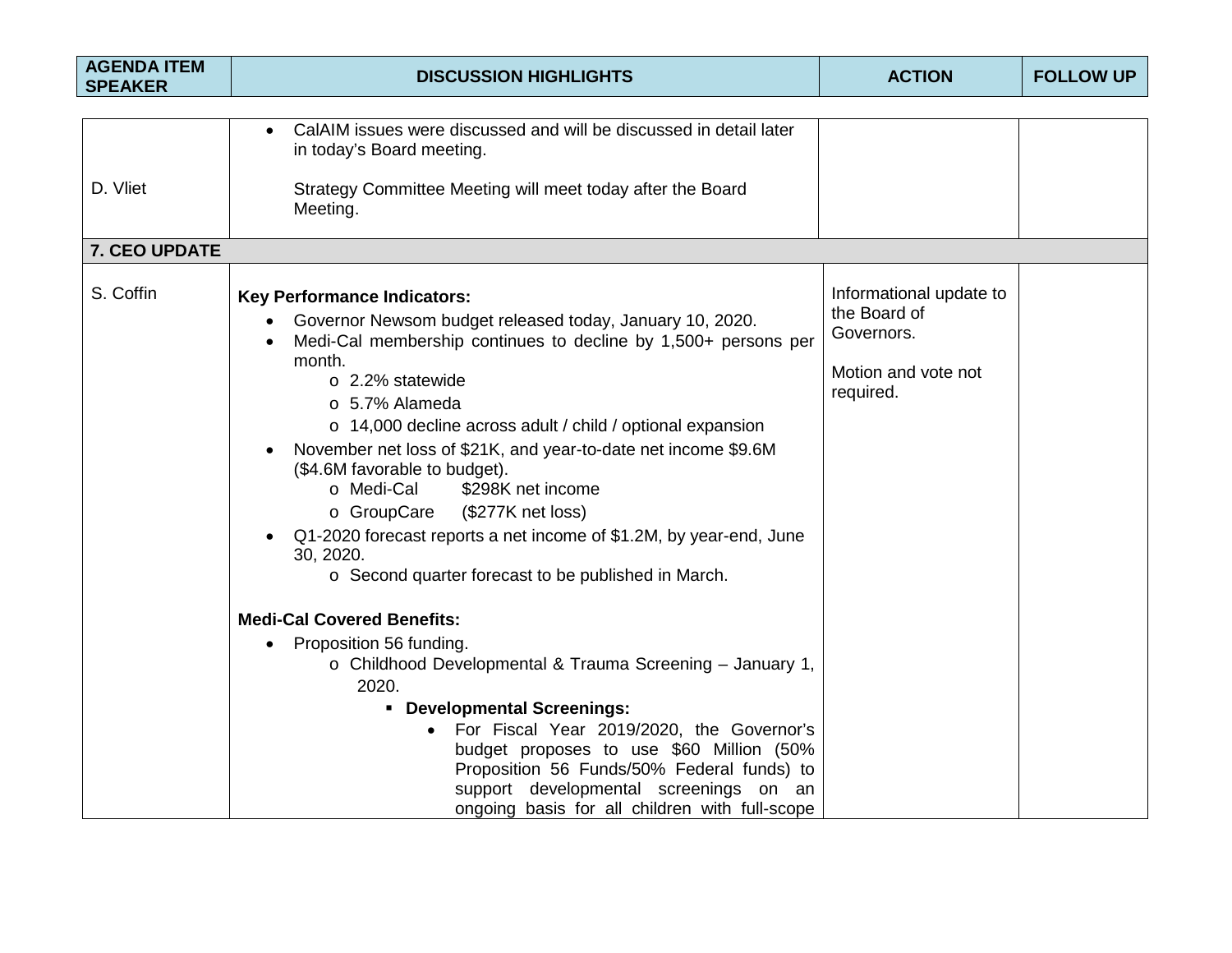| <b>AGENDA ITEM</b><br><b>SPEAKER</b> | <b>DISCUSSION HIGHLIGHTS</b>                                                                                                                                                                                                                                                                                                                                                                                                                    | <b>ACTION</b> | <b>FOLLOW UP</b> |
|--------------------------------------|-------------------------------------------------------------------------------------------------------------------------------------------------------------------------------------------------------------------------------------------------------------------------------------------------------------------------------------------------------------------------------------------------------------------------------------------------|---------------|------------------|
|                                      |                                                                                                                                                                                                                                                                                                                                                                                                                                                 |               |                  |
|                                      | coverage in Medi-Cal. These screenings will be<br>billed and reimbursed in both the managed<br>care and fee-for-service delivery systems.<br>Developmental screenings are recommended<br>at three specific times in early childhood (9<br>months, 18 months, and 30 months). Up to two<br>times per year.                                                                                                                                       |               |                  |
|                                      | • Trauma screening (adult & child):<br>For children, the Bay Area Research<br>Consortium (BARC) tool will be utilized. There<br>are two versions of this tool based on age -one<br>for children, ages $1 -12$ , and one for teens,<br>ages 13 -19. No more than once per year, no<br>less than once per 3 years.<br>For adults, the Adverse Childhood Experiences<br>(ACEs) assessment or a similar tool can be<br>utilized. Once per lifetime. |               |                  |
|                                      | <b>Question:</b> Are these new Screens services or a new service that has not<br>been offered before?                                                                                                                                                                                                                                                                                                                                           |               |                  |
|                                      | Answer: Some are existing and this is add on payments and an expansion<br>of services.                                                                                                                                                                                                                                                                                                                                                          |               |                  |
|                                      | " Young Adult Expansion:<br>Effective 1/1/2020.<br>The expansion pertains to Full scope Medi-Cal<br>eligible, undocumented adult's ages 19-26<br>years.<br>Approximately 1,900 enrolled in HealthPac<br>currently.<br>Potential to increase enrollment in Medi-Cal by<br>1,500-1,600 (based on current market share)                                                                                                                            |               |                  |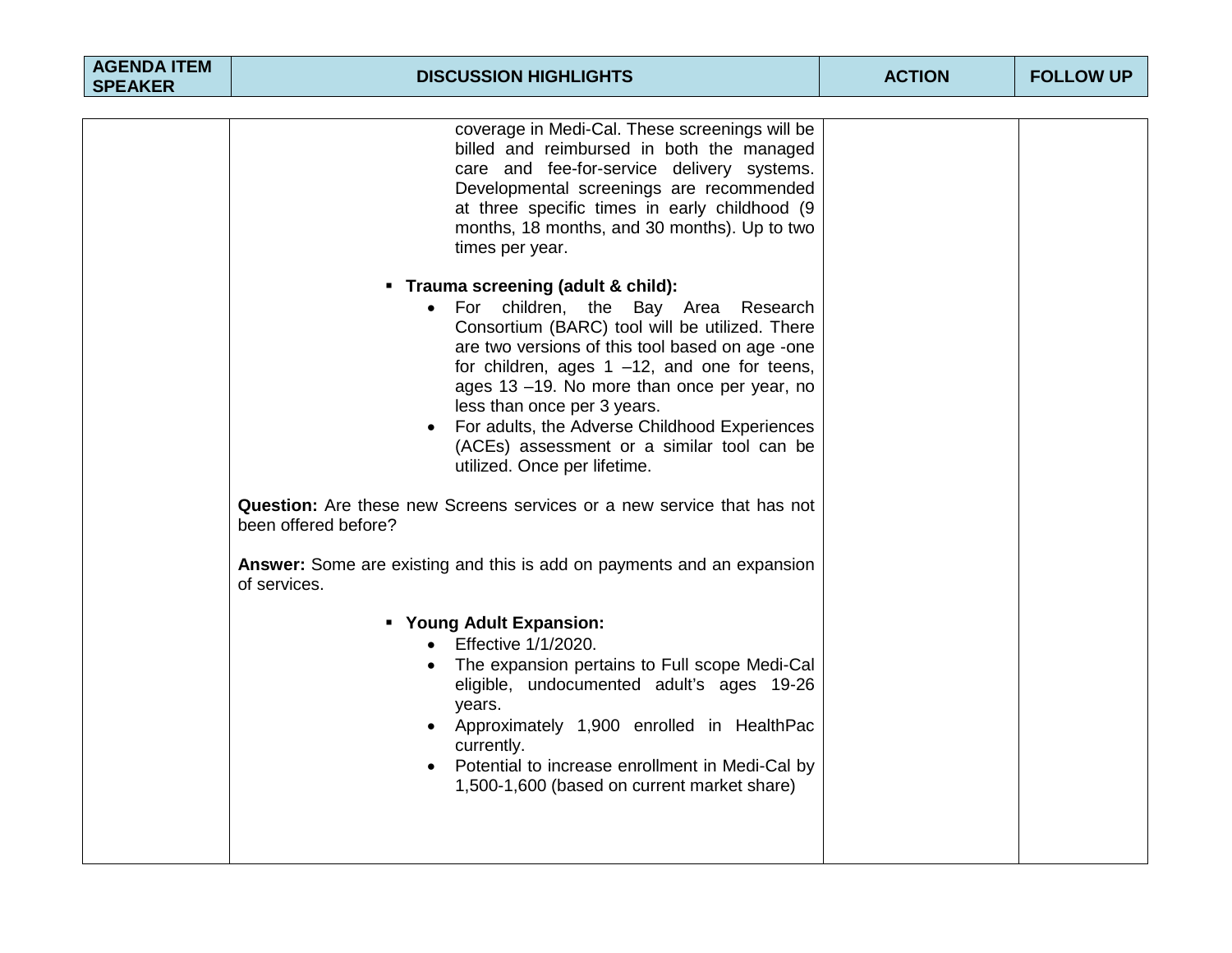| <b>AGENDA ITEM</b><br><b>SPEAKER</b> | <b>DISCUSSION HIGHLIGHTS</b>                                                                                                                                                                                                                                                                                                                                                                                                                                                                                                                                     | <b>ACTION</b> | <b>FOLLOW UP</b> |
|--------------------------------------|------------------------------------------------------------------------------------------------------------------------------------------------------------------------------------------------------------------------------------------------------------------------------------------------------------------------------------------------------------------------------------------------------------------------------------------------------------------------------------------------------------------------------------------------------------------|---------------|------------------|
|                                      |                                                                                                                                                                                                                                                                                                                                                                                                                                                                                                                                                                  |               |                  |
|                                      | Medi-Cal Healthier California for All (formerly CalAIM):                                                                                                                                                                                                                                                                                                                                                                                                                                                                                                         |               |                  |
|                                      | California Advancing & Innovating Medi-Cal (CalAIM) proposal<br>$\bullet$<br>released by DHCS on October 28th, 2019.<br>o CalAIM has been renamed by Governor Newsom to "Medi-<br>Cal Healthier California for All", as of January 8th.<br>The renaming of the CalAIM initiative is to incorporate into<br>the "Healthy California for All" Commission appointed by<br>Governor Newsom in December 2019.<br>o Long-term care and pharmacy transitions occur on January<br>1st, 2021.<br>o Behavioral Health Integration pilot applications due by<br>January 21. |               |                  |
|                                      | <b>Mental Health Assessment:</b><br>Alliance is conducting an assessment of the administration for "mild-<br>$\bullet$<br>to-moderate" services, scheduled to complete in Q1-2020.                                                                                                                                                                                                                                                                                                                                                                               |               |                  |
|                                      | <b>DHCS Death Audit:</b>                                                                                                                                                                                                                                                                                                                                                                                                                                                                                                                                         |               |                  |
|                                      | Recoupment period is April 2011 through calendar year 2018.<br>o Applies to deceased individuals that remain enrolled in<br>managed Medi-Cal.<br>$\circ$ \$1.5M allocated in current budget.<br>The eligibility process, which is administered by Alameda<br>County Social Services Agency, has not been corrected to<br>identify and remove deceased individuals from the Medi-Cal<br>(MEDS) system. Alliance will accrue dollars in calendar year<br>2019 and calendar year 2020 to offset future charges from<br>DHCS.                                        |               |                  |
|                                      | <b>Operations Dashboard - Two Red Indicators:</b>                                                                                                                                                                                                                                                                                                                                                                                                                                                                                                                |               |                  |
|                                      | Member Services: Call Abandonment<br>o The 8% abandonment rate was impacted by our language<br>queues, which experienced a combination of two events,<br>higher than average call volumes and unplanned staff                                                                                                                                                                                                                                                                                                                                                    |               |                  |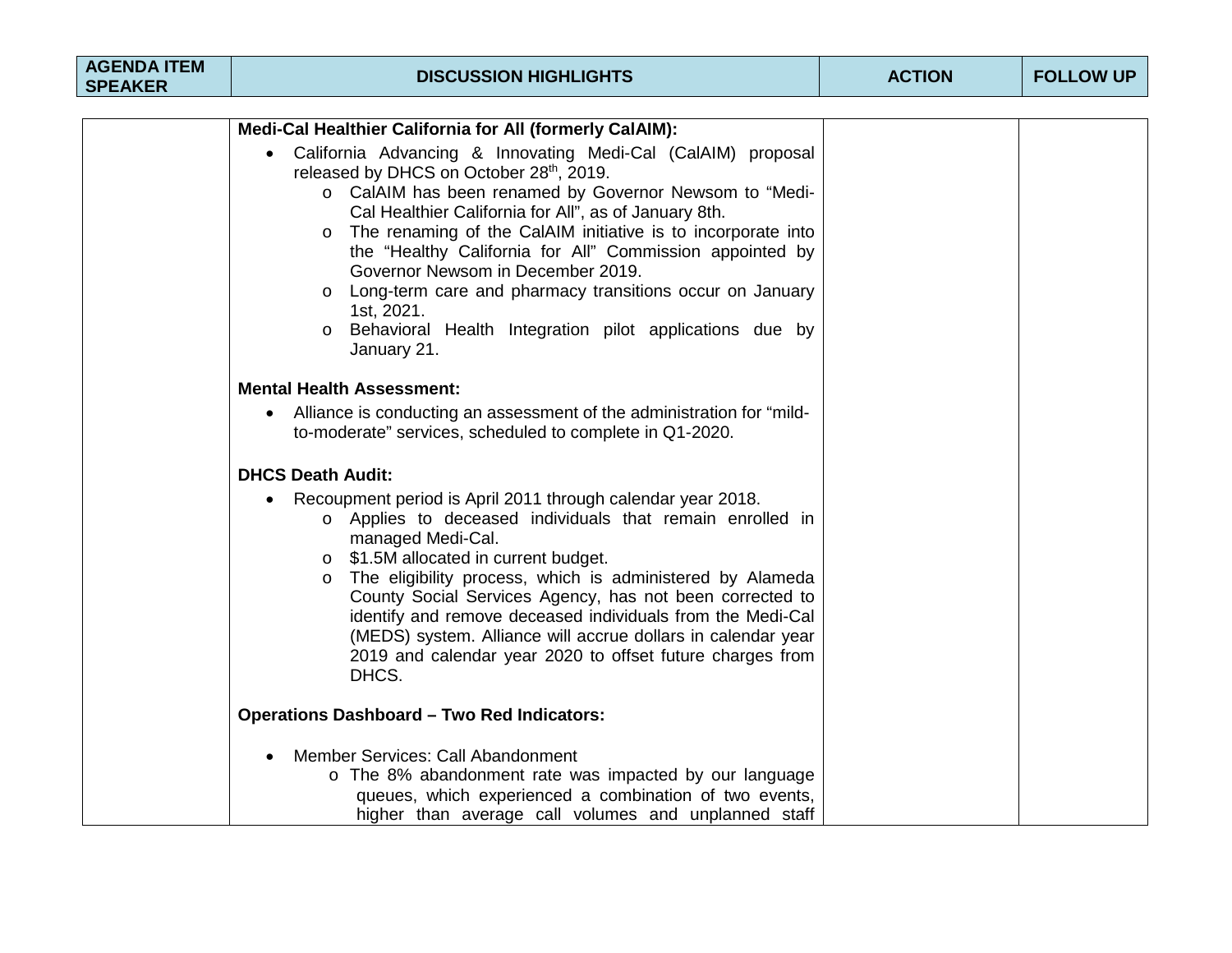| <b>AGENDA ITEM</b><br><b>SPEAKER</b> | <b>DISCUSSION HIGHLIGHTS</b>                                                                                                                                                                                                                                                                                                                                                                                                                                                                                                                                                                                                                                                                                                                                                                                                                                                                                                                                                                                                                                                                                                           | <b>ACTION</b> | <b>FOLLOW UP</b> |
|--------------------------------------|----------------------------------------------------------------------------------------------------------------------------------------------------------------------------------------------------------------------------------------------------------------------------------------------------------------------------------------------------------------------------------------------------------------------------------------------------------------------------------------------------------------------------------------------------------------------------------------------------------------------------------------------------------------------------------------------------------------------------------------------------------------------------------------------------------------------------------------------------------------------------------------------------------------------------------------------------------------------------------------------------------------------------------------------------------------------------------------------------------------------------------------|---------------|------------------|
|                                      |                                                                                                                                                                                                                                                                                                                                                                                                                                                                                                                                                                                                                                                                                                                                                                                                                                                                                                                                                                                                                                                                                                                                        |               |                  |
|                                      | absenteeism. Abandonment is an internal measurement, not<br>regulated by DHCS or DMHC.<br>Provider Dispute Resolution.<br>$\bullet$<br>The Provider Disputes Resolution (PDR) turnaround time<br>$\circ$<br>was 35% for the month, 10% higher than the internal<br>benchmark. The overturn rate is attributed to 114 claims that<br>were originally denied based on the implementation of a<br>code editing system. The Claims staff expect to resume the<br>PDR overturn rate to normal range (less than 25%) within 60-<br>90 days.                                                                                                                                                                                                                                                                                                                                                                                                                                                                                                                                                                                                  |               |                  |
|                                      | <b>Alameda Alliance for Health</b><br><b>Medi-Cal Healthier California for All Presentation</b>                                                                                                                                                                                                                                                                                                                                                                                                                                                                                                                                                                                                                                                                                                                                                                                                                                                                                                                                                                                                                                        |               |                  |
|                                      | <b>Highest Priorities in 2020:</b><br>Complete readiness for long-term care transition of covered services<br>$\bullet$<br>by September 2020 (all organ transplants, skilled nursing facility,<br>subacute facility for adult and pediatric, and intermediate care<br>facility).<br>Complete readiness for the transition of pharmacy services, by<br>September 2020.<br>o Administration of the Medi-Cal physician-administered drugs<br>remain under Alliance oversight, and all other services are<br>transferred to the State of California.<br>Administration of the Group Care pharmacy services remain<br>in place as it is today.<br>The Department of Health Care Services will be conducting<br>$\bullet$<br>readiness in Q4-2020 for long-term care and pharmacy transitions.<br>Administer the evaluation for a behavior health pilot and launch by<br>$\bullet$<br>April 2020.<br>o Evaluate proposals from local community partners for a pilot,<br>and rank by priority, due by February 18<br>DHCS to approve and award funding by late March.<br>o Pilots launch in April 2020 and continue through December<br>2022. |               |                  |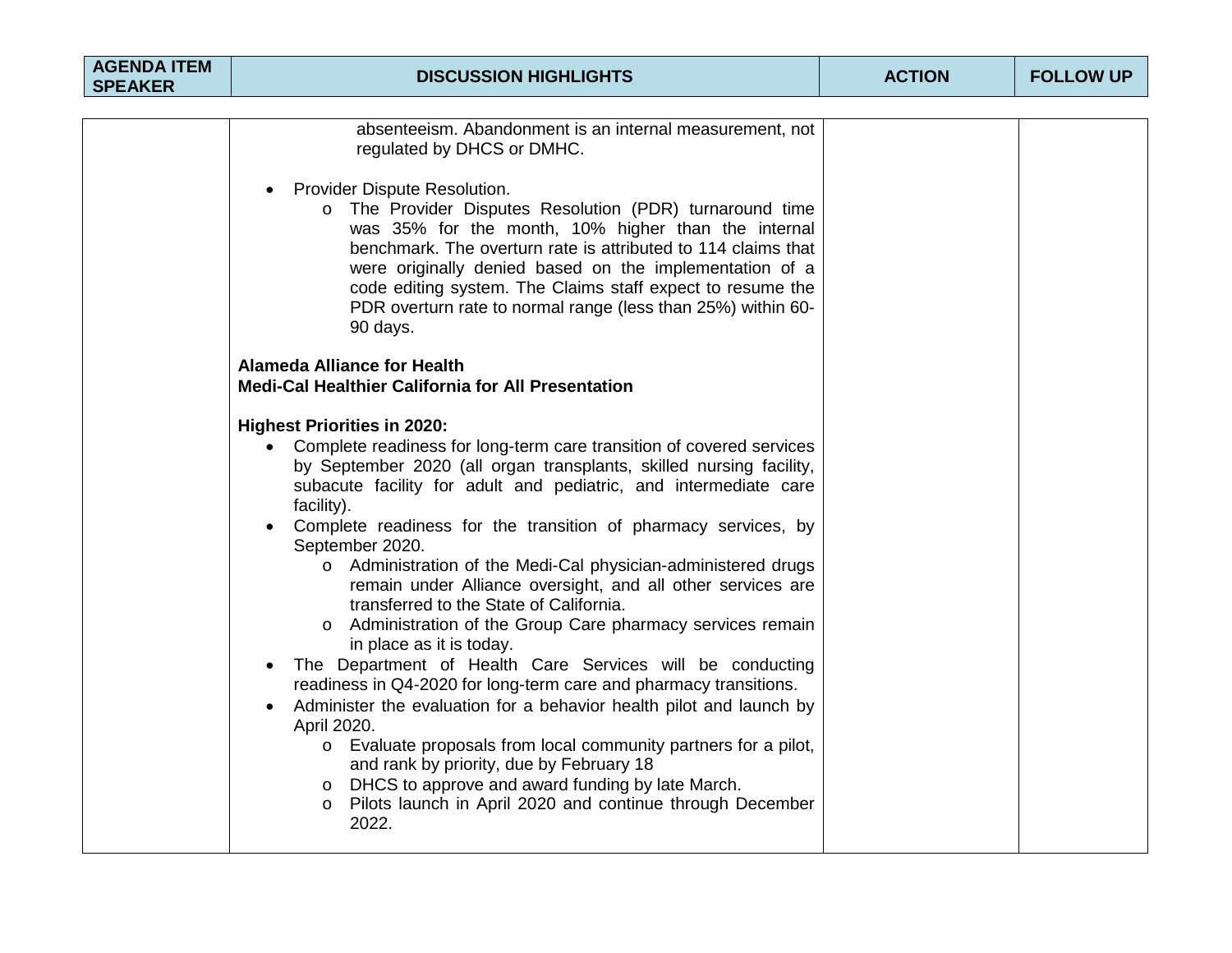| <b>AGENDA ITEM</b><br><b>SPEAKER</b> | <b>DISCUSSION HIGHLIGHTS</b>                                                                                                                                                                                                                                                                                                                                                                                                                                                                                                                                                                                                                                                                                                                                                                                                                                                                                                                   | <b>ACTION</b>                                              | <b>FOLLOW UP</b> |
|--------------------------------------|------------------------------------------------------------------------------------------------------------------------------------------------------------------------------------------------------------------------------------------------------------------------------------------------------------------------------------------------------------------------------------------------------------------------------------------------------------------------------------------------------------------------------------------------------------------------------------------------------------------------------------------------------------------------------------------------------------------------------------------------------------------------------------------------------------------------------------------------------------------------------------------------------------------------------------------------|------------------------------------------------------------|------------------|
|                                      | Key Milestones in 2020:<br>January – March Milestones.<br>April – June Milestones.<br>July - September Milestones.<br>October - December Milestones.<br>The above milestones were discussed in detail.                                                                                                                                                                                                                                                                                                                                                                                                                                                                                                                                                                                                                                                                                                                                         |                                                            |                  |
|                                      | 8. a. BOARD BUSINESS – REVIEW AND APPROVE NOVEMBER 2019 MONTHLY FINANCIAL STATEMENTS                                                                                                                                                                                                                                                                                                                                                                                                                                                                                                                                                                                                                                                                                                                                                                                                                                                           |                                                            |                  |
| G. Riojas                            | <b>Net Income and Enrollment:</b><br>For the month ending November 30, 2019, the Alliance had<br>enrollment of 250,698 members and a Net Loss of \$21,000 and<br>Tangible Net Equity is 575%.<br>For the year-to-date, the Alliance recorded a Net Income of \$9.6<br>million.<br>Our enrollment decreased by 2,203 members since the month of<br>October, and 7,687 members since June 2019.<br>Reductions continue in the Adult and Child and Optional Expansion<br>categories of aid.<br>SPDs Duals, and Group Care Program remain flat.<br>$\bullet$<br><b>Revenue:</b><br>For the month ending November 30, 2019, Revenue came in slightly<br>$\bullet$<br>higher than budgeted at \$80.9 million vs. budgeted amount of \$78.6<br>million.<br>For the year-to-date, the Alliance recorded Revenue of \$402.7<br>million (versus budgeted Revenue of \$396.0 million).<br>The largest variances are due to New FY20 Prop 56 rates, higher | Motion: Dr. Ferguson<br>Second: M. Lynch<br>Motion passed. |                  |
|                                      | than anticipated base capitation, and higher than expected<br>Behavioral Health Therapy Supplemental payments.<br><b>Medical Expense:</b><br>• Actual Medical Expenses were \$76.9 million vs. our budgeted                                                                                                                                                                                                                                                                                                                                                                                                                                                                                                                                                                                                                                                                                                                                    |                                                            |                  |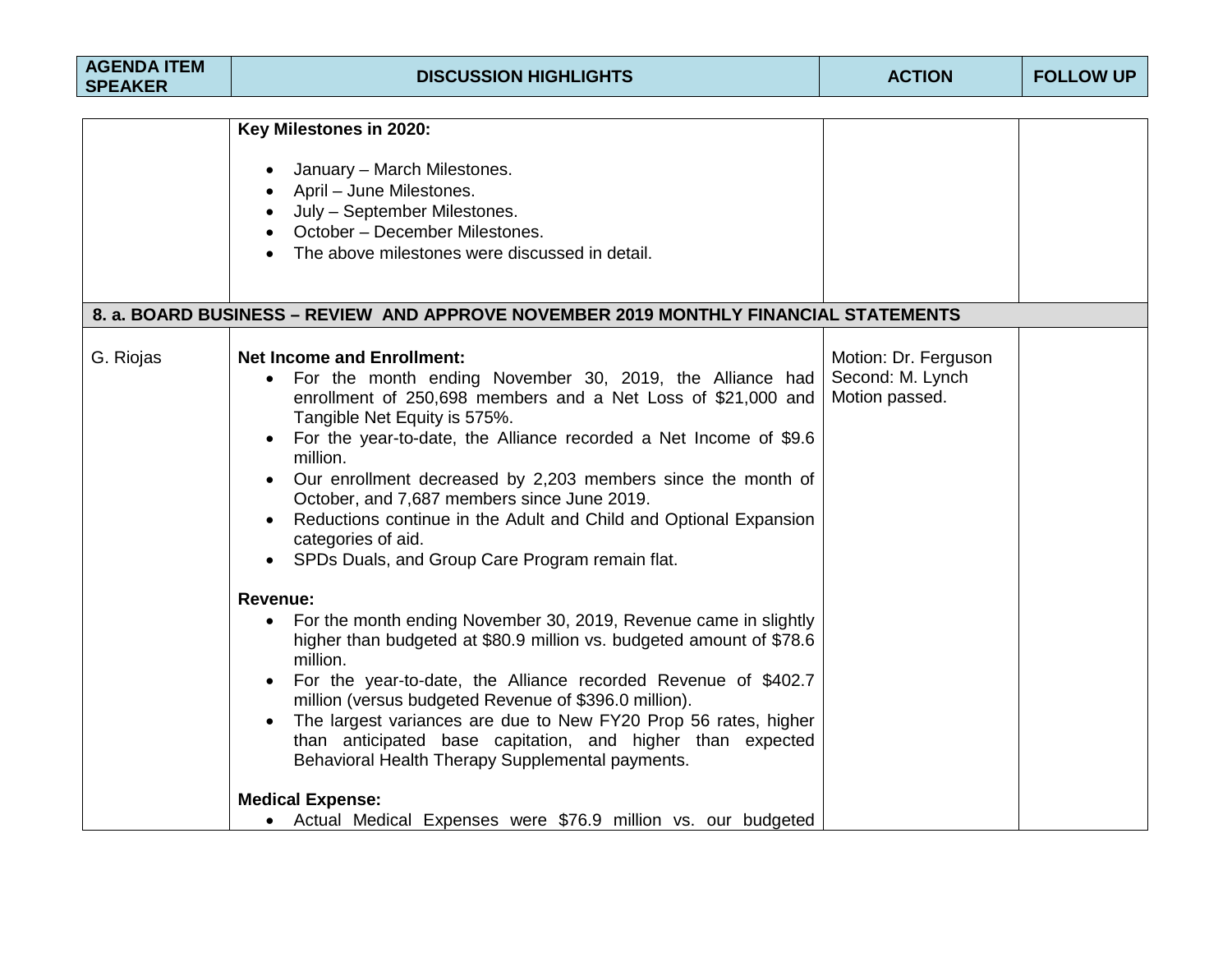| <b>AGENDA ITEM</b><br><b>SPEAKER</b> | <b>DISCUSSION HIGHLIGHTS</b>                                                                                                                                                                                                                                                                                                                                                        | <b>ACTION</b>                                         | <b>FOLLOW UP</b> |
|--------------------------------------|-------------------------------------------------------------------------------------------------------------------------------------------------------------------------------------------------------------------------------------------------------------------------------------------------------------------------------------------------------------------------------------|-------------------------------------------------------|------------------|
|                                      |                                                                                                                                                                                                                                                                                                                                                                                     |                                                       |                  |
|                                      | amount of \$73.7 million for current month.<br>For the year-to-date, Medical Expenses are \$373.5 million vs.<br>budgeted amount of \$368.0 million.                                                                                                                                                                                                                                |                                                       |                  |
|                                      | <b>Administrative Expense:</b><br>• Actual Administrative Expenses were below budget for the month at<br>\$4.3 million vs. budgeted \$5.0 million.<br>• We are also below budget for year-to-date at \$21.6 million vs. \$24.6<br>million.<br>Our Administrative Expense represents 5.3% of our Revenue for<br>$\bullet$<br>the month and 5.4% of net Revenue for the year-to-date. |                                                       |                  |
|                                      | Other Income / (Expense):<br>• As of November 30, 2019, our YTD interest income from<br>investments is \$2.5 million, and YTD claims interest expense is<br>\$136,000.                                                                                                                                                                                                              |                                                       |                  |
|                                      | <b>Tangible Net Equity (TNE):</b><br>• Tangible net equity results continue to remain healthy, and at the<br>end of November, TNE was reported at 575% of the required<br>amount, with a surplus of \$157.3 million.                                                                                                                                                                |                                                       |                  |
|                                      | <b>Cash Position and Assets:</b><br>• We reported \$228.9 million in cash; \$196.9 million is uncommitted.<br>Our current ratio is above the minimum required at 2.14 compared to<br>1.0.<br><b>Capital Investments:</b><br>• Capital Assets Fiscal year-to-date is \$385,000.<br>• Annual Capital budget is \$2.5 million.                                                         |                                                       |                  |
|                                      | 9. a. STANDING COMMITTEE UPDATES - MEMBER ADVISORY COMMITTEE                                                                                                                                                                                                                                                                                                                        |                                                       |                  |
| S. Coffin                            | The Consumer Advisory Committee (CAC) was held on December 19,<br>2019, and the following information was reviewed with Committee<br>Members:                                                                                                                                                                                                                                       | Informational update to<br>the Board of<br>Governors. |                  |
|                                      | • Grievance and appeals report.                                                                                                                                                                                                                                                                                                                                                     | Motion and vote not                                   |                  |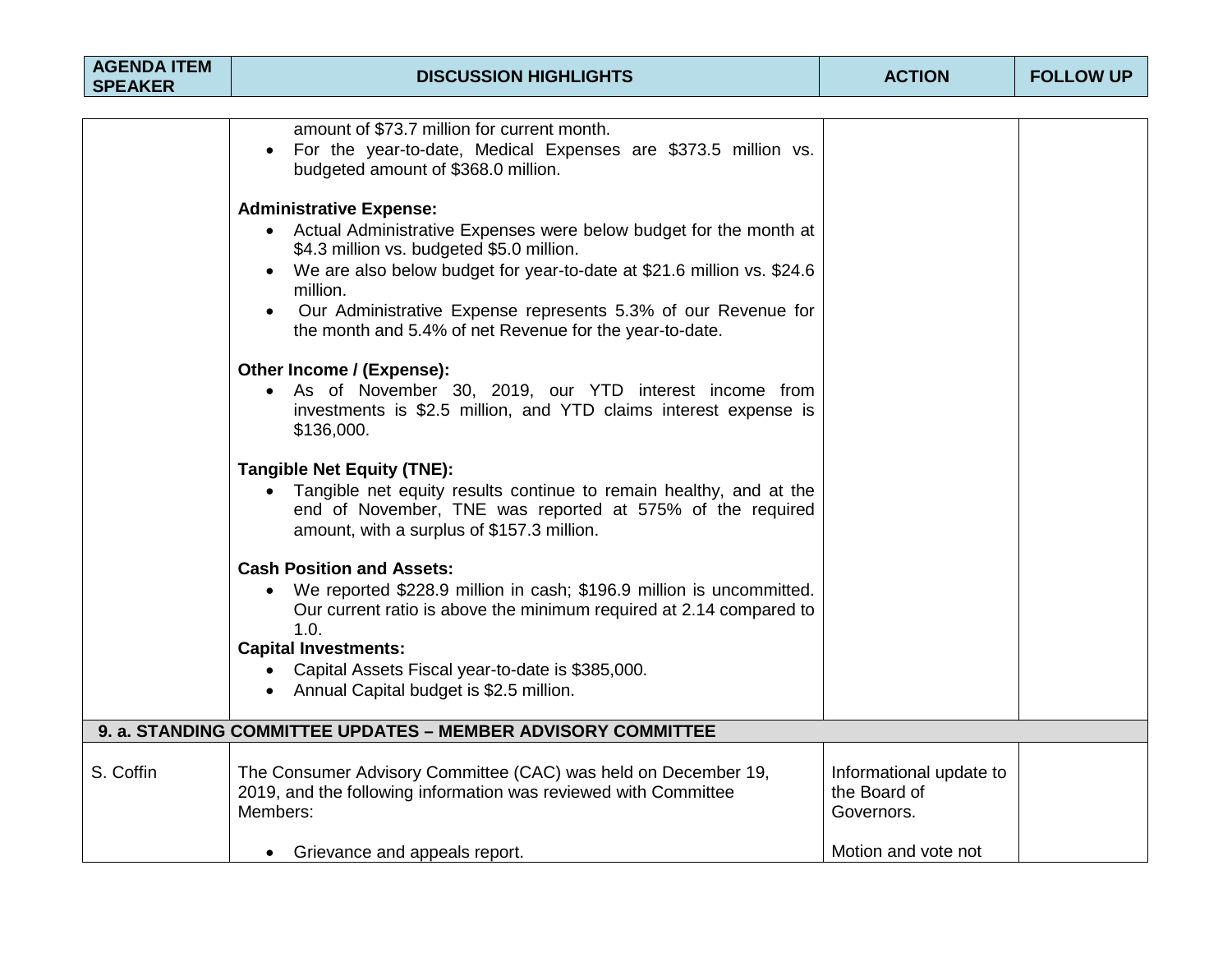| <b>AGENDA ITEM</b><br><b>SPEAKER</b> | <b>DISCUSSION HIGHLIGHTS</b>                                                                                                                                                                                                                                                                                                                                                                                                                | <b>ACTION</b>                                                                             | <b>FOLLOW UP</b> |
|--------------------------------------|---------------------------------------------------------------------------------------------------------------------------------------------------------------------------------------------------------------------------------------------------------------------------------------------------------------------------------------------------------------------------------------------------------------------------------------------|-------------------------------------------------------------------------------------------|------------------|
|                                      |                                                                                                                                                                                                                                                                                                                                                                                                                                             |                                                                                           |                  |
|                                      | Communications report.<br>$\bullet$<br>Sasi presented on Technology and impacts on access to care.<br>The CAC discussed the Homeless Care Bags that would take place<br>at the Alliance later in the afternoon. The Consumer Advisory<br>Committee and members of the Alliance worked together to<br>assemble 1500 bags.<br>2020 Population member needs assessment.<br>Question: How many members attend?<br>Answer: There are 15 members. | required.                                                                                 |                  |
|                                      | 9. b. STANDING COMMITTEE UPDATES - PEER REVIEW AND CREDENTIALING COMMITTEE                                                                                                                                                                                                                                                                                                                                                                  |                                                                                           |                  |
| Dr. O'Brien                          | The Peer Review and Credentialing Committee (PRCC) was held on<br>December 17, 2019 and approved 29 Practitioners Credentialed.<br>Credentialed: 17 Initial Providers.<br>o 6 Primary Care Providers.<br>o 7 Specialists.<br>o 2 Ancillary Providers.<br>o 2 Midlevel Providers.<br>Re-credentialed: 12 Providers.<br>o 6 Primary Care Providers.<br>o 5 Specialists.<br>o 1 Midlevel Provider.                                             | Informational update to<br>the Board of<br>Governors.<br>Motion and vote not<br>required. |                  |
|                                      | 9. c. STANDING COMMITTEE UPDATES - PHARMACY AND THERAPEUTICS COMMITTEE                                                                                                                                                                                                                                                                                                                                                                      |                                                                                           |                  |
| Dr. O'Brien                          | Pharmacy and Therapeutics (P&T) committee was held on December 17,<br>2019 and reviewed the following items;                                                                                                                                                                                                                                                                                                                                | Informational update to<br>the Board of<br>Governors.                                     |                  |
|                                      | Reviewed: 29 therapeutics class.<br>Reviewed: 15 prior authorization guidelines.<br>$\bullet$                                                                                                                                                                                                                                                                                                                                               | Motion and vote not                                                                       |                  |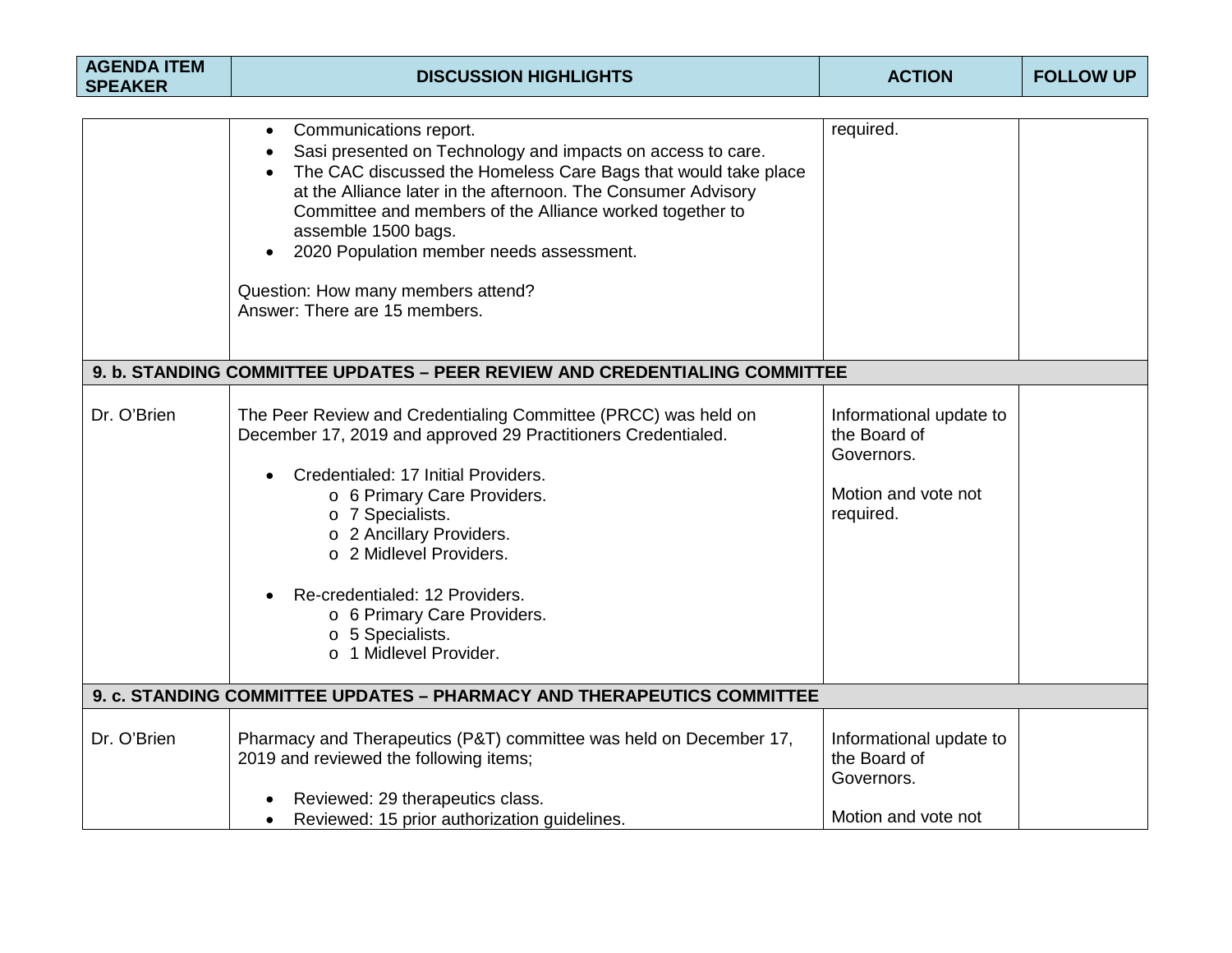|             |                                                                                                                                                                                                                                             | required.                                             |
|-------------|---------------------------------------------------------------------------------------------------------------------------------------------------------------------------------------------------------------------------------------------|-------------------------------------------------------|
|             |                                                                                                                                                                                                                                             |                                                       |
|             | 9. d. STANDING COMMITTEE UPDATES - HEALTH CARE QUALITY COMMITTEE                                                                                                                                                                            |                                                       |
| Dr. O'Brien | The HCQC was held on November 21, 2019.                                                                                                                                                                                                     | Informational update to<br>the Board of               |
|             | Topics discussed were:                                                                                                                                                                                                                      | Governors.                                            |
|             | NCQA recent Accreditation Recertification discussion.<br>The Alliance Pediatric Strategy is underway.<br>Dissemination of the 2020 P4P metrics.<br>$\bullet$<br>Discussed HEDIS Crunch and work flow.<br>Potential Quality issues reviewed. | Motion and vote not<br>required.                      |
|             | Question: When prescribed, the pain management Lidocaine patch is<br>rejected, are you making changes to have this accepted?<br>Answer: Each month it is a continuous process to review the drugs used<br>and available.                    |                                                       |
|             | Question: The Compliance Group Committee is very informative and I<br>would like to move it to the level of a standing committee. This would call<br>for a change in Bylaws.                                                                | Future discussion: The                                |
|             | Answer: In 2020 we will be revising our Bylaws around mid-year due to the<br>JPA dissolving. We will put this on a future agenda to discuss.                                                                                                | <b>Compliance Group</b><br>Committee.                 |
|             | 9. e. STANDING COMMITTEE UPDATES - ENCOUNTER REPORTING                                                                                                                                                                                      |                                                       |
| S. Karaiyan | Sasi gave a presentation on Encounter Reporting.                                                                                                                                                                                            | Informational update to<br>the Board of<br>Governors. |
|             |                                                                                                                                                                                                                                             | Motion and vote not<br>required.                      |